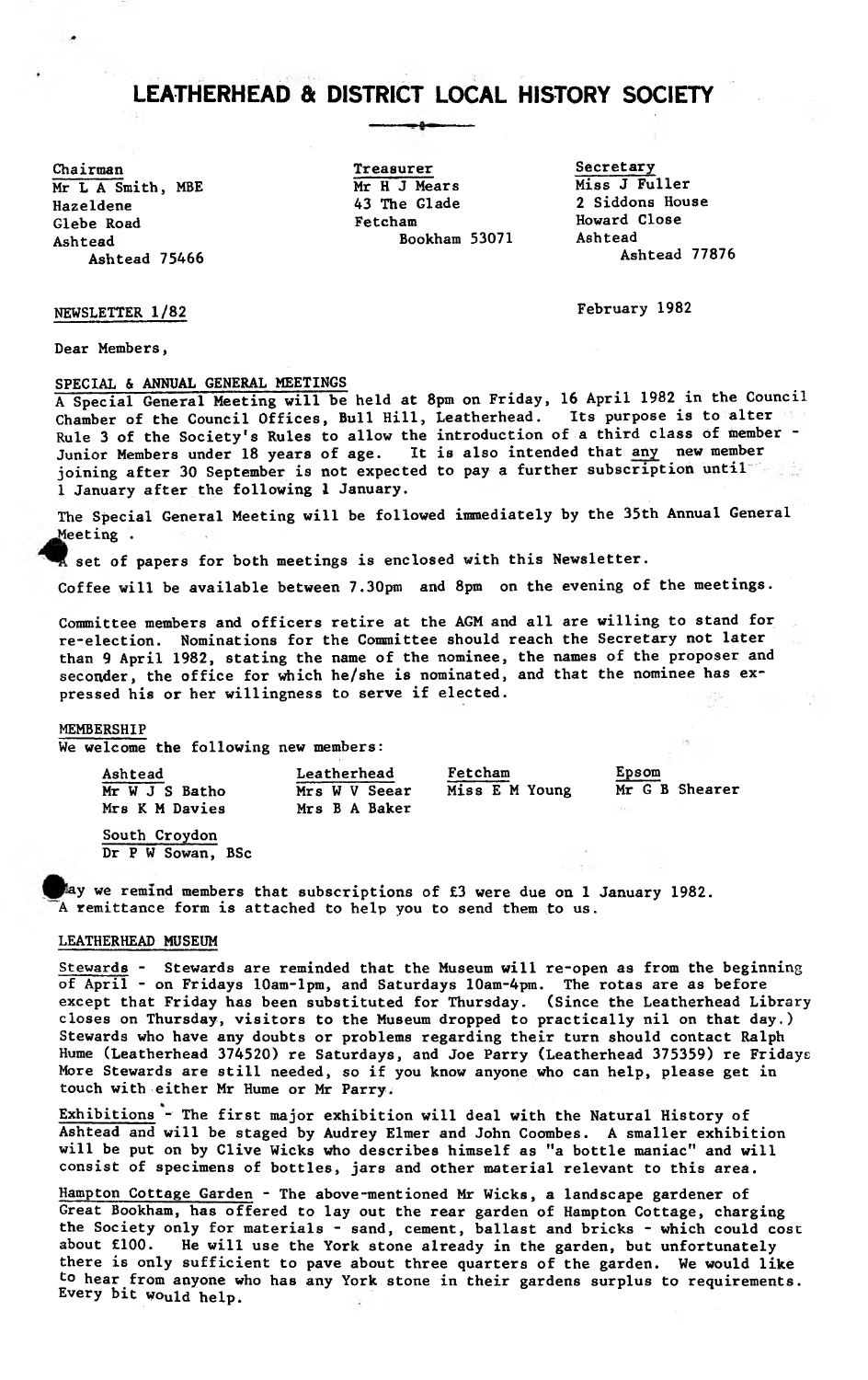**Heating of Museum - The recent very severe weather has tended to indicate that the single night storage heater in the Museum is not quite sufficient to keep damp at bay, and that a second one should be installed - there is already a second point wired in. We should be very pleased to learn of anyone who has a fairly modern specimen which they would be prepared to let the Museum have on favourable terms (to the Museum, of course!)**

**Offers of York stone or heaters to Ralph Hume - Leatherhead 374520 - please.**

# **THE SOCIETY'S LIBRARY**

**The following publications in the Society's Library are available for sale to members:**

| The Lure of Old Chelsea             |
|-------------------------------------|
| The Wonderful Village               |
| Berkeley Square to Bond Street      |
| The Broadland Photographers         |
| Archaeology in the USSR             |
| A Record of 50 Years of Achievement |
| The Story of Chelsea                |
|                                     |

**Application should be made to the Librarian, Mr J R Gilbert, 34 Greenacres, Great Bookham, telephone Bookham 54956.**

**LEATHERHEAD HISTORY - A message from Geoffrey Hayward**

**The small group carrying out the research for the 20th century chapter of this future publication, has suffered from accident and illness. In order to speed up the searching of the local newspapers (which can be carried out in Leatherhead Library) a much larger team of readers is needed. This is ideal for retired persons! Please do not assume that we shall be inundated with offers, and make contact urgently with Geoff Hayward on Leatherhead 372674.**

#### **SALES**

**May we say again that copies of Proceedings back to the year 1947 are still available at only 50p each. Please contact Geoff Hayward on Leatherhead 372674 if you would like any of them.**  $\Box$ 

 $\mathcal{N}$ 

# **PROGRAMME NOTES FOR THE SUMMER MONTHS**

**SATURDAY, 27 MARCH The list for the visit to Bridgefoot Farm is full, and the successful applicants have been advised.**

**FRIDAY, 16 APRIL**

**The Annual General Meeting - details elsewhere**

# **FRIDAY, 23 APRIL**

**An illustrated Lecture by Mr J Sykes, about EASTER ISLAND. Mr Sykes is a much-travelled gentleman with a keen interest in History and Geography. Although not exactly local history, this promises to be a most interesting.and informative lecture. At the Red Cross Hall, Leatherhead, at 8pm.**

**SATURDAY AFTERNOON, 8 MAY**

**Visit to Fetcham Park House (formerly Badingham College), Lower Road, Fetcham, by kind permission of the owners, Murray Clayton Limited. The pattern is similar to visits to other former mansions in that only TWENTY members can be shown around. Therefore the party will be restricted to the first 20 members to book by telephone, to the Programme Secretary: Mr E S Barnwell, Bookham 54947. Details will then be given.**

#### **SATURDAY, 22 MAY**

**All day visit to PORTSMOUTH organised by Alan Gillies. Leaving Leatherhead at 8.15am for PORTSDOWN HILL, where we shall be met by an official guide for an introductory talk. We shall then visit SOUTHSEA CASTLE, including the MARY ROSE EXHIBITION. After lunch there will be a guided tour of old PORTSMOUTH. Then we shall proceed to FORT WIDNEY, one of a series of Artillery Forts built in the middle of the last century as a defence against fear of action by Napoleon III "to avenge defeat at Waterloo". We leave Fort Widney for home at about 6pm.**

**Coach fare £4-90 per person including driver's gratuity and official guides, but** not admission charges to Museum.

# **SATURDAY, 12 JUNE**

**A walk round DORKING under the guidance of the Dorking and Leith Hill Preservation Society. Most of us know Dorking, probably as a shopping centre, and here is a chance to become acquainted with its Historical features including the Museum and Caves. Meet outside Dorking Halls at 2.30pm. Car parking nearby.**

 $-2 -$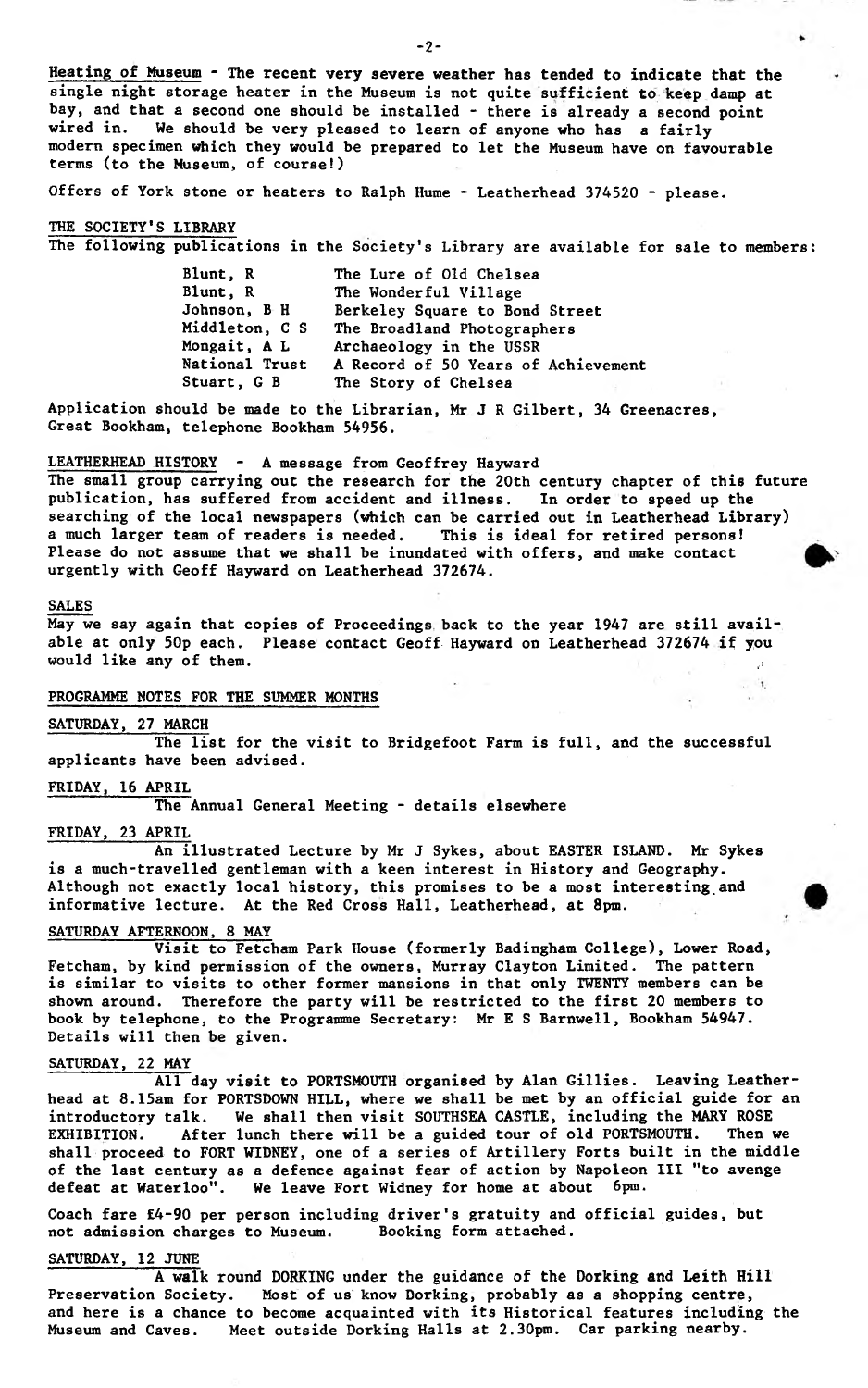# WEDNESDAY AFTERNOON, 7 JULY

 $\cdot$ 

A visit to ROWHURST Cottage and Forge, Oxshott Road, Leatherhead, by kind permission of Mrs V Quinnell, and R J Quinnell Limited. This is a medieval farmhouse very well preserved with many unusual features, and the midweek date has been chosen to enable members to see the Forge in operation. Once again, however, the party must be restricted to 30 members. Book by telephone to Bookham 54947, when details of time etc, will be given.

# SATURDAY, 11 SEPTEMBER

All day visit to EWELME and WALLINGFORD, leaving Leatherhead at 8.30am. At Ewelme there is a beautiful group of 15th century Church, Almshouses and School, built by the Chaucer family. Jerome K Jerome is buried there. We shall return to Wallingford for lunch and, weather permitting, there are plenty of spots for picnicking - the prospect of a plesant spell by the River. After lunch the Wallingford Historical & Archaeological Society will be leading us on a conducted tour of this ancient town of Saxon origin, coupled with a visit to their Museum.

Coach fare £4-60 per person, including Driver's gratuity. Booking form attached.

# FRIDAY, 15 OCTOBER

The Annual DALLAWAY LECTURE at 8pm at the City of London Freeman's School,<br>by kind permission of the Headmaster. The speaker will be Miss Joan Ashtead Park by kind permission of the Headmaster. Harding, FSA, Chairman of the Domestic Buildings Research Group (Surrey) and her subject, illustrated with slides, "The Restless House - A Study of Farmhouses and Cottages in Surrey and their development".

# BECKFORD FAMILY TOMB - From Mr R A Lever

The table tomb of the Beckford family in St Giles' Churchyard, Ashtead, was badly damaged some years ago and now has shrubs and nettles growing from various cracks. There are no church funds available for restoring such memorials, as routine maintenance of the churchyard accounts for all the money at the church's disposal. In view of the historic importance of the tomb (see our Society's Proceedings 3 (6): 174, 1972, and the Ashtead Parish History, Page 218) it is felt that some action by the Society is called for and a fund has therefore been opened for this purpose. Cheques should be made out to the Treasurer, Leatherhead & District Local History Society, and marked 'Beckford Tomb Fund'.

#### THE FRIENDS OF PAINS HILL

Mr David Taylor, the Secretary of the Friends of Pains Hill, has asked us to publicise two of their coming events:

Saturday, 6 March - An Exhibition about Pains Hill Park, Cobham, to be held in Cobham Village Hall between 10am and 4pm. It is organised by the Friends of Pains Hill and will given an idea of what the £1 million probject is all about.

Tuesday, 30 March - A film about Gerald Winstanley, a 17th century radical who claimed to have some inspiration from God. He was an advocate of early Communism. Speaker is Dr Christopher Hill, former Master of Balliol College and a leading authority on the English Revolution. To be held at Cobham Day Centre at 7.30pm Admission £1. Tickets available from Richard Anstis - Cobham 2598.

(Mr David Taylor's telephone number is Cobham 3128)

**Joyce Fuller Secretary**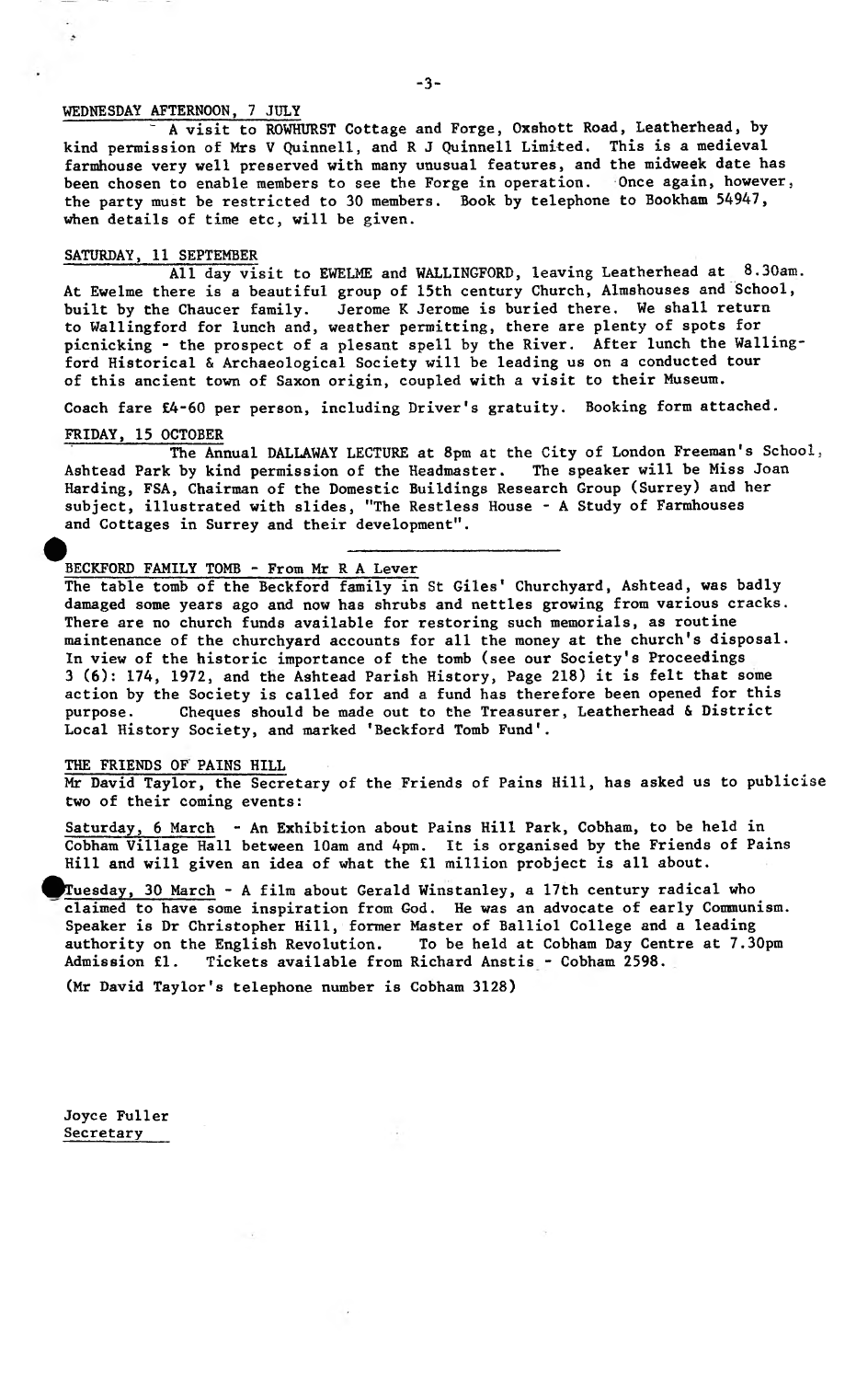|                               | SATURDAY, 11 SEPTEMBER Whole day visit to Ewelme & Wallingford                                                                     |
|-------------------------------|------------------------------------------------------------------------------------------------------------------------------------|
|                               | Please book _______ seats at f4-60 per person.                                                                                     |
|                               | I enclose cheque value ______________(payable to L D L H S), together                                                              |
|                               | with a stamped addressed envelope (Preferably Foolscap)                                                                            |
| NAME                          |                                                                                                                                    |
|                               | ADDRESS                                                                                                                            |
|                               |                                                                                                                                    |
|                               |                                                                                                                                    |
|                               |                                                                                                                                    |
|                               | SATURDAY, 22 MAY Whole day visit to PORTSMOUTH                                                                                     |
|                               |                                                                                                                                    |
|                               | Please book seats at £4-90 per person.                                                                                             |
|                               | I enclose cheque value ________________ (payable to L D L H S), together                                                           |
|                               | with a stamped addressed envelope (Preferably Foolscap)                                                                            |
|                               |                                                                                                                                    |
| <b>NAME</b><br><b>ADDRESS</b> | Telephone:<br>.<br>The characteristic property for the specific property of a complete the statement of the characteristic state o |
|                               |                                                                                                                                    |
|                               | SUBSCRIPTION REMITTANCE FORM : LEATHERHEAD & DISTRICT LOCAL HISTORY SOCIETY                                                        |
| To:                           | Mrs C Barrett                                                                                                                      |
|                               | The Glen<br>Guildford Road                                                                                                         |
|                               | Great Bookham.<br>Bookham 52937                                                                                                    |
|                               | Enclosed is my subscription of $£3-00$ for the year 1982.                                                                          |
| NAME                          |                                                                                                                                    |
|                               |                                                                                                                                    |
| <b>ADDRESS</b>                | .<br>2000 - Paris Maria III amerikan kemudian di bermula pertama kemudian dan bermula pada 1990 - Perangan Kemudian                |

 $\frac{1}{2}$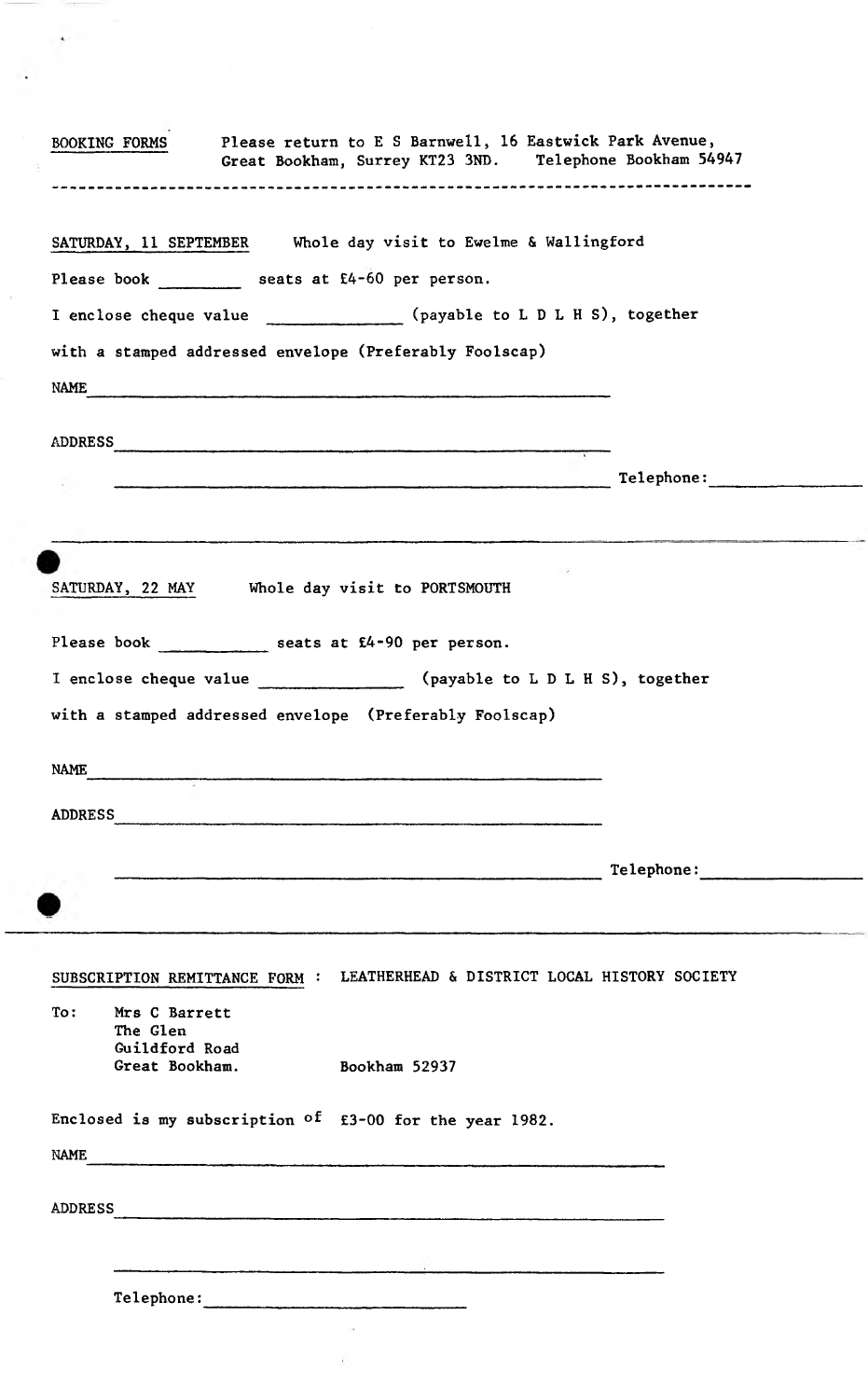LEATHERHEAD & DISTRICT LOCAL HISTORY SOCIETY -------------

# NOTICE OF SPECIAL GENERAL MEETING

A Special General Meeting of the Society will be held in the Council Chamber of the Council Offices, Bull Hill, Leatherhead, on Friday, 16 April 1982 at 7.30pm for 8pm to amend Rule 3 of the Society's rules as follows:

(a) There shall be three classes of members, viz. Honorary Members, Ordinary Members and Junior Members.

(Clauses (b), (c) and (d) remain as at present)

- (e) Junior Members shall be persons under the age of 18 who wish to support and participate in the work of the Society and who apply and are accepted for membership.
- (f) The subscription of Junior Members shall be such sum as the Executive Committee shall decide, not exceeding one half of the subscription payable by Ordinary Members.
- (g) Junior Members shall enjoy all the rights and benefits of membership other than the free issue of the annual Proceedings of the Society.
- (h) All subscriptions shall become payable on the first day of January in each year or within one month from the date on which a member is accepted by the Executive Committee, except that those Members joining the Society for the first time after 30 September in any year shall not be expected to pay a further subscription until the January following the next January. Any member who shall fail to pay .... etc... etc (as at present)
- (i) The Executive Committee shall ... etc. etc. (as at present)

# NOTICE OF THE ANNUAL GENERAL MEETING

The Special General Meeting will be followed immediately by the 35th Annual General Meeting of the Society, with the following Agenda:

# AGENDA

- 1. Apologies for absence
- 2. Minutes of the 34th Annual General Meeting (Copy attached)
- 3. Matters arising from the Annual General Meeting Minutes
- 4. Minutes of Special General Meeting held on 13 November 1982 (Copy attached)
- 5. Matters arising from the Special General Meeting Minutes
- 6. Presentation of the Executive Committee's Report (Copy attached)
- 7. Presentation of accounts for the year ended 31 December 1981 (Copy attached)
- 8. Review of subscription for 1983
- 9. Election of officers and committee for 1982
- 10. Any other business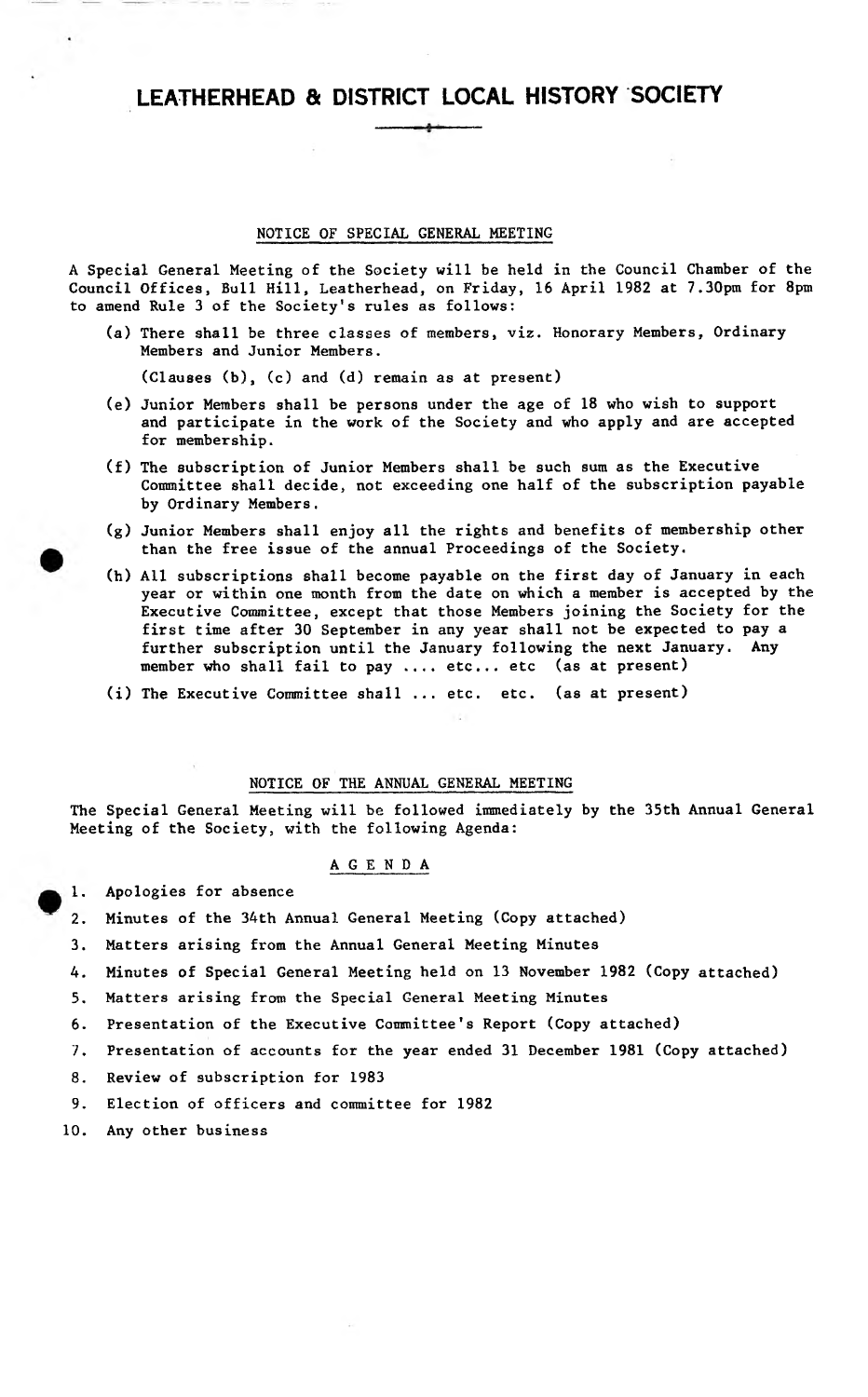MINUTES OF THE 34TH ANNUAL GENERAL MEETING HELD AT THE COUNCIL CHAMBER, BULL HILL, LEATHERHEAD, AT 8PM ON FRIDAY, 13 MARCH 1981

> PRESENT: Mr J G W Lewarne - President 67 Members of the Society

Before the meeting began, Mr Fortescue apologised for the fact that members had received the papers for the meeting very late, although, of course, notice of the meeting had been given several months previously. He also asked that the sheet of accounts marked Page 2 should be deleted.

Mr Lewarne then opened the meeting.

1. APOLOGIES FOR ABSENCE - Received from:

Mr F B Benger Mr & Mrs A A Christian Mrs A E Elmer Miss V B Emerton Mr P How Mrs C E Neeser Mr S R C Poulter Major & Mrs M H Power Mr & Mrs J Read Mrs R Vracas

Mr Benger, in his letter of apology for absence, expressed his disappointment at being unable to be present.

#### 2. MINUTES OF 33RD ANNUAL GENERAL MEETING

These had been circulated and were taken as read. An amendment was needed on Page 3, altering "Mr" Burrough to "Miss" Burrough. With this amendment, the adoption of the ^Minutes was proposed by Dr D Renn, seconded by Mr N H West, and carried.

#### MATTERS ARISING

# (a) Discovering Early Leatherhead

Mr Wallace asked what stage this had reached. Mr Fortescue replied that the copy is at the printers now, and the publication should be finished within the next three months.

The author of the paper is Mr John Blair and it was noted with much pleasure that he had been appointed a Fellow of Queen's College, Oxford.

#### PRESENTATION OF EXECUTIVE COMMITTEE REPORT

The report had been circulated to members. Mr Lewarne asked Mr Fortescue to report on it.

Secretaryship - Mrs Vracas had had to resign during the year, as she had joined her husband in Nigeria, where he was working.

Subscriptions - These would be discussed later in the meeting

Proceedings - Volume 4, Number 4 had now been distributed

Leatherhead History- This was progressing satisfactorily

Museum - Mr D Bruce would give a report later in the meeting

Donation letters - Mr Fortescue said that his letters asking for donations towards the cost of the Museum had produced good results, but he was hoping that more would come in to enable all debts to be paid off.

Exhibitions - Mr Bruce was planning exhibitions to be mounted in Hampton Cottage

Library - It was hoped to move into Hampton Cottage all but a few very valuable books. Members would then have access to them by arrangement with the Librarian.

Programme - A very good programme had been arranged in the past year, and thanks were due to Mr E S Barnwell for all his efforts.

Mr Lewarne said that had just received news that the Cottage Hospital Minute Books from 1898 had been found, and could be made available to the Society's researchers.

The adoption of the report was proposed by Mrs Smith, seconded by Mrs Morgan-Owen and carried.

# **5, PRESENTATION OF ACCOUNTS**

**Mr Lewarne asked the Treasurer to present the accounts.** Mr Hears said that he had tried to **make** them as self-explanatory as possible, but they were complicated by the fact that a cheque for £1,300 for printing, although made out in 1979, had **not** been cleared until the year under review.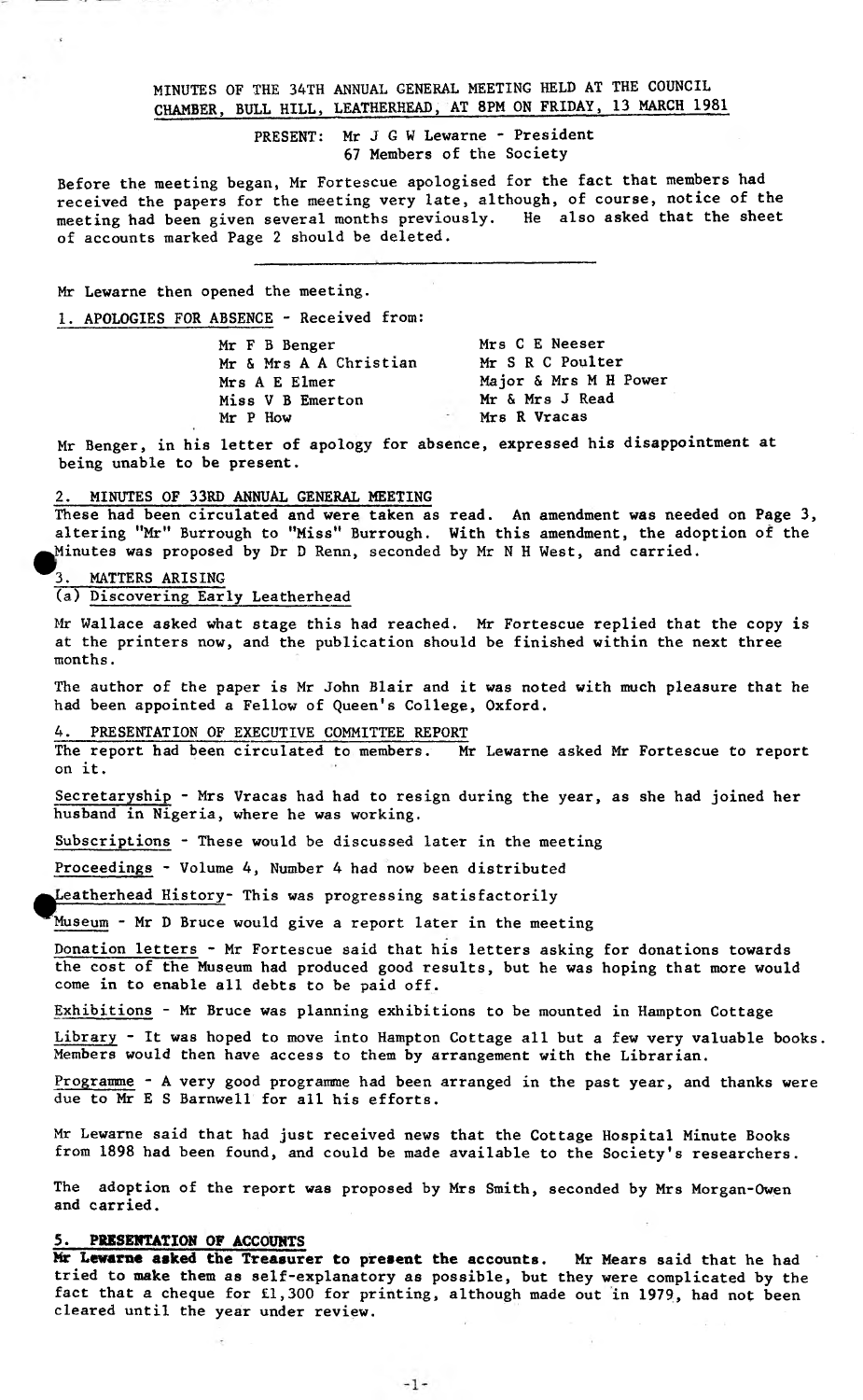Items of particular interest were:

The receipt during the year of two grants - one of £50 from Surrey County Council, and one of £25 from Mole Valley District Council.

Donations, totalling £176, included £100 from Lord Barnby. He had given the Society £50 for many years, but had now increased his donation to £100, for which the Society was very grateful.

The greatest call on the Society's finances was the Proceedings, the printing cost of which was rising rapidly. The latest publication had cost very nearly £1,000.

The Society had a loan of £1,000 to repay, which had been made specifically to pay for the production of the second impression of the Ashtead History. £350 had been repaid, and a further repayment would be made shortly. A "permanent" loan, also of £1,000, had been made to finance the publication of literature other than the Proceedings. No call had been made on this fund so far and it was accumulating in erest.

Mr Gollin asked how many copies of the Proceedings were printed. The answer was 450, which amounted to a cost of £2-20 per copy for the last issue. Mr Winslade suggested that litho printing should be used instead of letter press. It was agreed that the Executive Committee should consider this in consultation with the Editor. Mr Winslade would obtain information for the Committee on comparative costs.

The adoption of the accounts was proposed by Mr F Rice-Oxley, seconded by Mr L A Smith, and carried.

# 5. ELECTION OF OFFICERS ^

Mr Lewarne said that Mr Fortescue was unfortunately resigning as Chairman after seve years, and he would like to recall the Society's many achievements under Mr Fortescue's Chairmanship.

Publications - The four Town Trail leaflets had been produced.

Ashtead History - This had proved a very successful gamble

Occasional Papers - Had begun with John Blair's "Origins of Leatherhead" and Mr Gollins' paper "The Dame, The Prisoner and the Pewterer".

Membership - The membership had increased and is now steady at about 350.

Museum - Mr Fortescue had organised the appeals for money for the museum and had raised large sums as a result.

Lectures - During his years as Chairman, Mr Fortescue had given an average of 12 lectures a year

But perhaps his most valuable quality was his ability to lead a large team of people with very differing personalities - there are about 80 people engaged in one way or another on the Society's affairs.

Mr Snellgrove reminded the meeting that, as well as the official Society publication Mr Fortescue had also produced two books of his own.

Mr Bruce said he felt that Mr Fortescue's great attribute for success was his complete unflappability. Whatever went wrong, he smoothed things down and started the team off again.

# Election of Chairman

A nomination of Mr L A Smith as Chairman had been received. Mr Fortescue said that, apart from any other activity he had undertaken, Mr Smith had acted as Clerk of Works for Hampton Cottage.

His election was proposed by Mr Fortescue, seconded by Mrs Fuller, and carried.

Mr Smith thanked the meeting for the confidence they had shown in electing him and said that the first act of the new Committee would be to appoint Mr Fortescue a Vice President.

Nominations as follows had been received, and were adopted:

| Treasurer                           | Mr H J Mears  | Records Secretary              | Mr D Bruce       |
|-------------------------------------|---------------|--------------------------------|------------------|
| Assistant Treasurer Mr J R Bull     |               | Librarian                      | Mr J R Gilbert   |
| (responsible for                    |               | Public Relations               | Mr R Winslade    |
| Museum accounts)                    |               | Secretary                      |                  |
| Secretary                           | Miss J Fuller | Archaeological                 | Mr E A Crossland |
| Programme Secretary Mr E S Barnwell |               | Secretary                      |                  |
| Membership Secretary Mrs C Barrett  |               | Committee Members Mr R A Lever |                  |
| Sales Secretary                     | Mr G Hayward  |                                | Mr S R C Poulter |
| Editor                              | Mr F B Benger |                                | Mr N H West, MBE |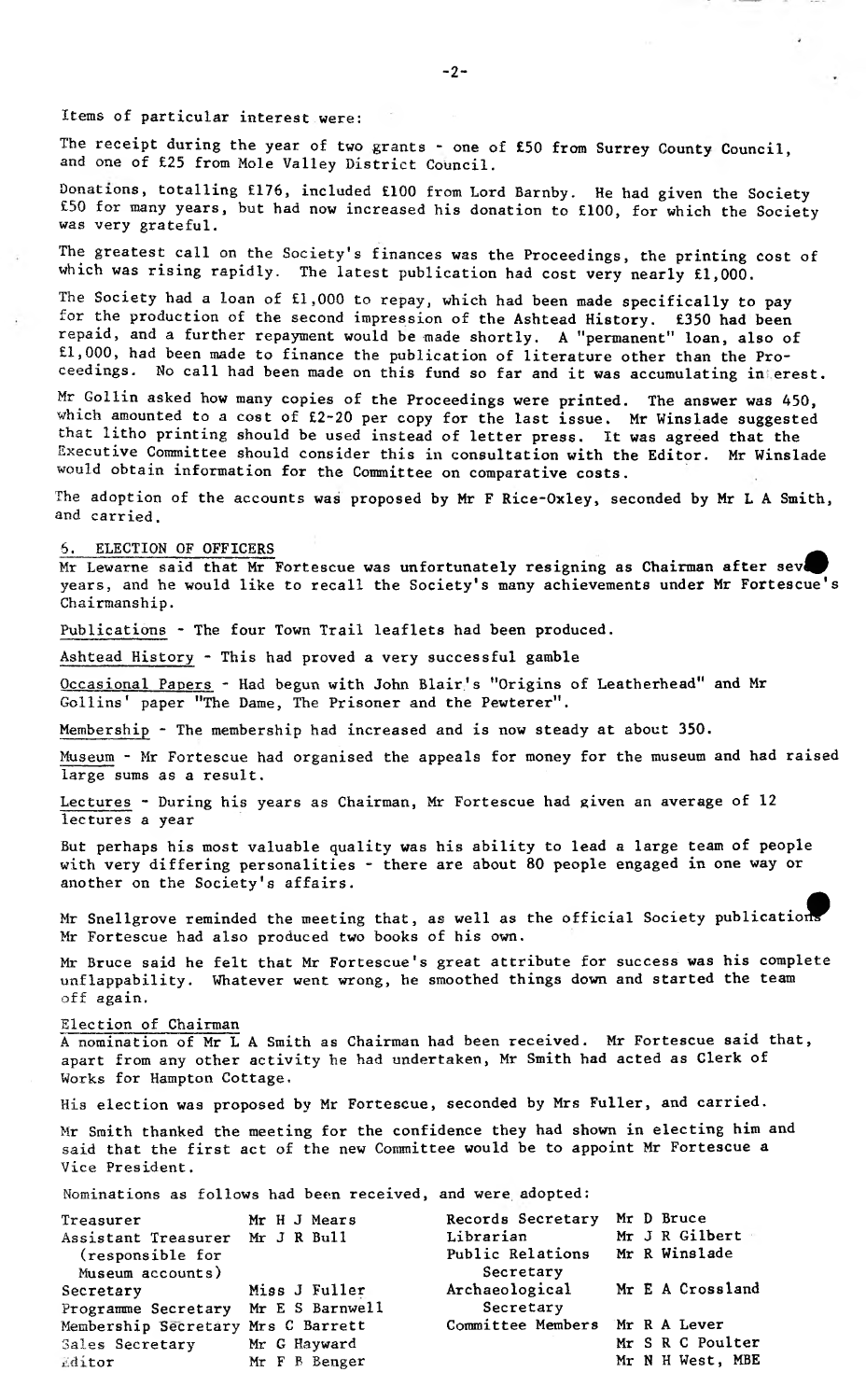There were two vacancies on the Committee for co-opted members. It was intended to co-opt Mr Snellgrove at the next Executive Committee Meeting.

Mrs Fuller had filled the office of Sales Secretary for several years. She was now resigning and Mr Lewarne, on behalf of the Society, thanked her for all her work.

Hon. Auditor - A vote of thanks was proposed to Mr A H Kirkby for his help to the Society in the past. He was willing to continue and his election was proposed by Mr Mears, seconded by Mr J R Bull, and carried.

#### SUBSCRIPTION FOR 1982

Mr Mears reminded the meeting that the Executive Committee were instructed at the previous year's Annual General Meeting to make their recommendations annually for the level of the next year's subscription. This they were now doing, and after much consideration of coming expenditure, felt that the subscription could be held at £3 for at least another year. The meeting agreed that it should remain at £3 for 1982, but that the Executive Committee should consider ways of cutting costs, particularly of printing, and of raising a little extra money at meetings and visits.

Mr Lewarne felt that the cost of publishing the Leatherhead History should not come out of subscriptions but that a loan of £4,000 should be raised to cover this.

After discussion, the meeting asked the Executive Committee to consider:

- Raising a loan for the production of the Leatherhead History
- The possibility of investment income other than from a Bank Deposit Account
- A saving on the publication of the Proceedings, from which most of the financial problems arose. Suggestions from the meeting included having a basic subscription and charging for the Proceedings separately; having a family subscription which would include one set only of all papers; and using offset litho printing instead of letter press for the actual production of the Proceedings.

Mr Hayward said that as only a proportion of the Society's membership could attend the meeting, it was important that an explanation of the Society's financial affairs was included in the Newsletter. Mr Rice-Oxley asked that it should include a break-down of subscriptions, showing exactly how they are used.

#### 8. MUSEUM

As Chairman of the Museum Committee, Mr Bruce said that Hampton Cottage was nearly complete. Three exhibitions are being planned on Ashtead - the Ashtead Potters (by Mrs Elmer), Ashtead Roman Villa (Dr Renn) and Ashtead Woods (Mr Lever).

The rubble was being cleared away from the garden of the cottage the following week, and the well is being dug out by Mr Wall, who had so far excavated about 10 feet.

Extra Stewards for the Museum are needed. Mr Parry is organising a Thursday rota, and extra Stewards are needed for Saturdays.

The sale of literature at the Museum has been good and has made a profit.

The Friends of the Museum now total 100, thus bringing in an annual income of £100. More are, of course, needed.

Mr Bruce ended by thanking all the Museum helpers.

#### 9. ANY OTHER BUSINESS

# (a) Index to Proceedings

Mrs Fuller said that there were still stocks available of the Indexes to Volumes 1 and 2 of the Proceedings, which had been given free to every member. The Volume 3 index was being prepared now, and printing costs were increasing rapidly. Mrs Fuller asked whether it would be better for the Index to be sold to members who applied for it, rather than distribute it to everyone at great expense. The matter was referred to the Executive Committee for consideration, so that adequate finance could be arranged to pay for it. Miss Burrough, who is preparing the Volume 3 index in conjunction with Mr John Blair, said that the index would be very large - one letter, for instance, had 500 entries.

# (b) Friends of Leatherhead Parish Church

Miss Sheila Hind used to represent the Society on this Committee of Friends. Following her resignation, the Committee had asked for a replacement, and Mr Lewarne asked the meeting if anyone would be prepared to attend the 3 or 4 meetings a year which would be involved. As no-one volunteered, the matter was referred back to the Executive Committee.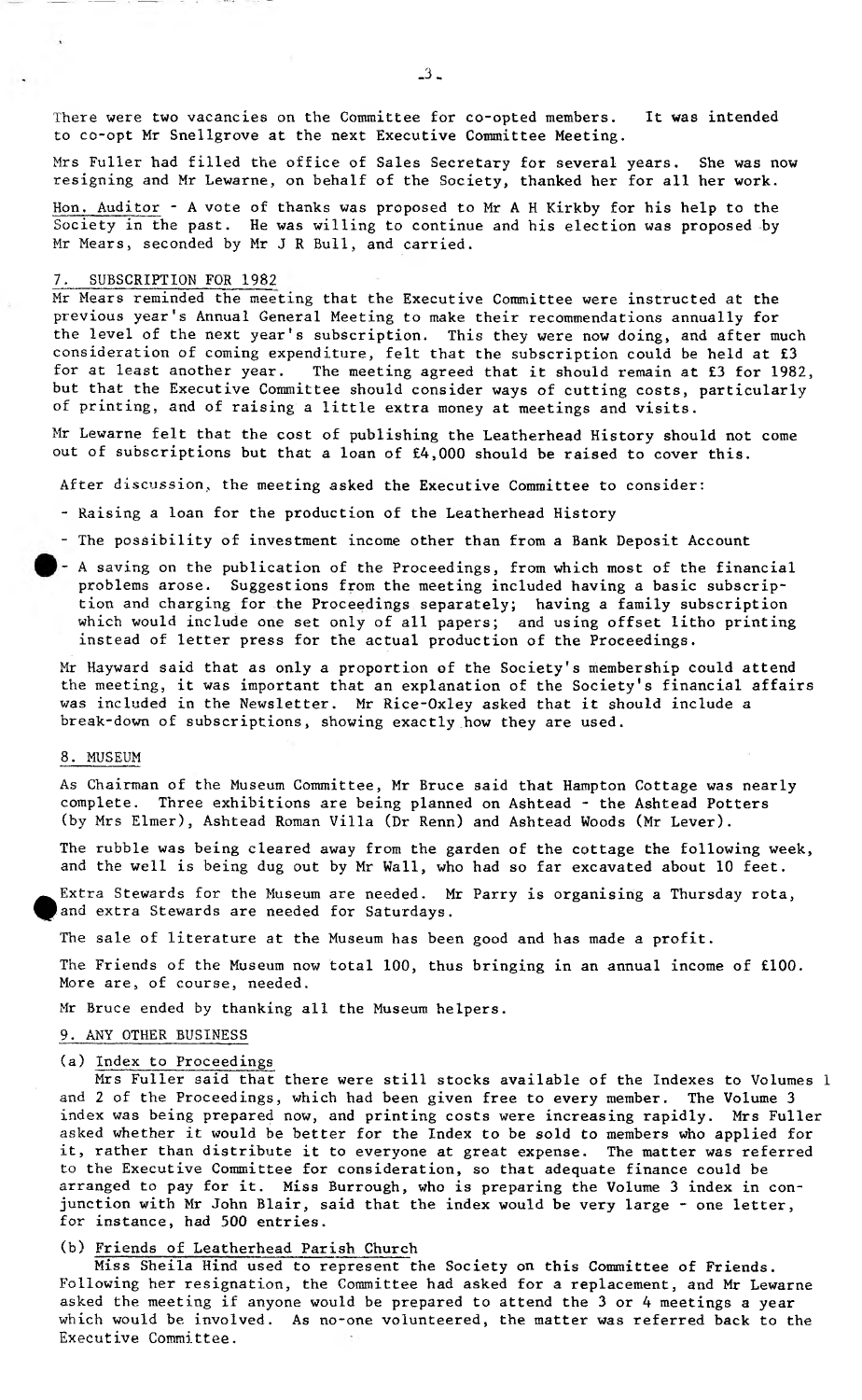(c) Old Building It was reported that a 400-year-old cottage in Woodfield was due for demolition. Mr Smith would investigate in case photographs should be taken before its destruction.

(d) Summer Programme

Mr Barnwell asked members to send in their booking slips early for the various visits arranged.

There being no further business, Mr Lewarne thanked everyone for coming, and closed the meeting.

Mr Fortescue thanked Mr Lewarne for taking the meeting and for all his work for the Society in past years.

MINUTES OF SPECIAL GENERAL MEETING HELD AT THE RED CROSS HALL, LEATHERHEAD, ON FRIDAY, 13 NOVEMBER 1981

> PRESENT: Dr D F Renn, FSA (Vice-President) Mr L A Smith, MBE (Chairman) 52 members of the Society

Dr Renn chaired the Meeting, which had before it a Motion to amend Rule 5 of the Society's Rules:

- From: "The appointment of a President (and not more than two Vice-Presidents) shall rest with the Executive Committee."
- To: "The appointment of a President and Vice-Presidents shall rest with the Executive Committee."

Mr L A Smith explained that the Society already had two Vice-Presidents, and the immediate need for the alteration in Rule 5 was that the Executive Committee wished to appoint the Society's Past Chairman, Mr Stephen Fortescue, as a Vice-President.

The Motion was carried unanimously.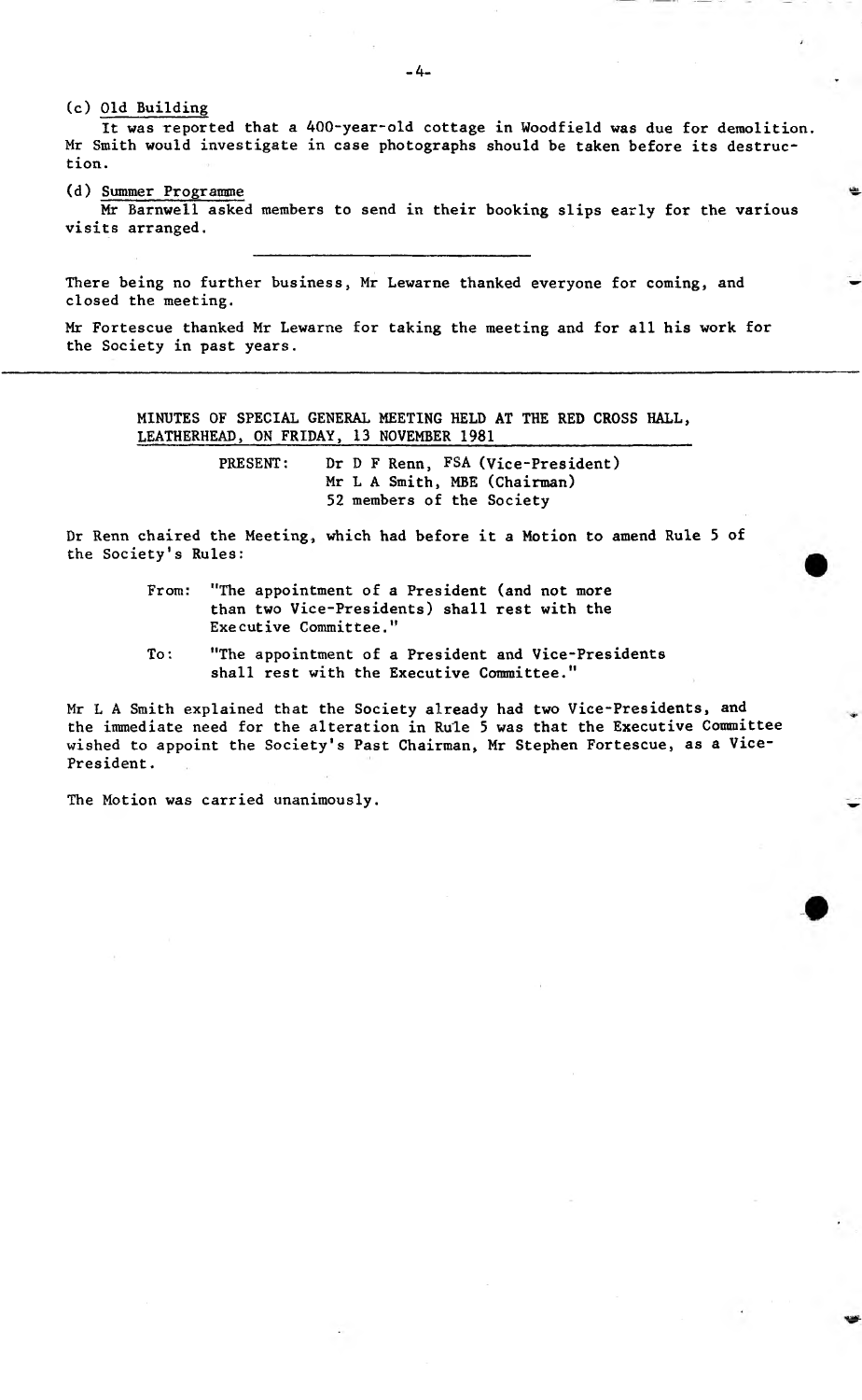#### REPORT OF THE EXECUTIVE COMMITTEE FOR THE YEAR ENDED 31 DECEMBER 1981

The Executive Committee for 1981 was:

| Chairman                              | L A Smith, MBE                           |
|---------------------------------------|------------------------------------------|
| Treasurer                             | H J Mears                                |
| Museum Treasurer                      | J R Bull                                 |
| Secretary                             | Miss J Fuller                            |
| Archaeological Secretary              | E A Crossland                            |
| Editor                                | F B Benger                               |
| Lecture Secretary                     | N H West, MBE                            |
| Librarian                             | J R Gilbert                              |
| Membership Secretary                  | Mrs C Barrett                            |
| Programme Secretary                   | E S Barnwell                             |
| Public Relations Secretary            | R Winslade (Resigned November 1981)      |
| Records Secretary &<br>Museum Curator | D Bruce                                  |
| Sales Secretary                       | G Hayward                                |
| Committee Members                     | R A Lever, S R C Poulter, M A Snellgrove |
| Hon. Auditor                          | A H Kirkby                               |

# NEW VICE PRESIDENT

 $-3.477$ 

The Executive Committee were delighted to appoint Mr S E D Fortescue a Vice President of the Society.

#### MEMBERSHIP

As usual in this Society, the membership number varied considerably over the year but as at the end of 1981 it was 341, including 13 Honorary Members.

#### PUBLICATIONS

The Society's own publications continued to have a steady sale throughout the year. Sales of other publications had also been good.

Proceedings - Volume 4 No. 4 was distributed during the year. Number 5 has now been received from the printers and will be distributed shortly.

Leatherhead History - The team of researchers have continued their work but have unfortunately been unable to meet their target of producing a first draft by October 1981. The likely date is now towards the end of 1982.

#### LEATHERHEAD MUSEUM

The Museum Sub-Committee met only four times during 1981, now that the restoration work is virtually completed, only the garden and toilet being outstanding.

The first full year of operation of the Museum has been quite successful, and much useful experience has been obtained. Specific exhibitions concerning Ashtead Pottery, Ashtead **Roman** Villa, Ashtead Woods, Polesden Lacey Open Air Theatre, St Nicolas Church, Great Bookham, and the early history of Leatherhead were staged, as well as displays of school work by Middle School, Great Bookham and model cars by Tony Payne of Ashtead. The old petrol pump from Bridge Street, Leatherhead has been installed in the garden and is being restored by Col. Hicks. As a result of interest generated many visitors have returned with gifts of photographs, books and artifacts. About 20 members of the Holmesdale Society visited the museum.

Ralph Hume has undertaken the job of arranging the Saturday Stewards' rota and at the same time overseeing the general security and management of Hampton Cottage, assisted by Joe Parry (midweek Stewards' rota) and Laurie Smith (maintenance of the fabric).

The 'Friends of Leatherhead Museum' now number 121, and, apart from the profits of the Ashtead Supper, have provided funds of about £300 to the Museum, the continuance of which will be essential to the financial wellbeing of the museum. Thanks are also due to the Stewards who have attended in all weathers, and who have, incidentally, sold a considerable quantity of the Society's publications to visitors, and persuaded some of them to become members of the Society.

The Museum joined the Area Museum Service for South East England, and representatives have attended meetings of Surrey Museum curators to discuss matters of common interest.

Accounts for the financial year ending 30 September 1981 are attached.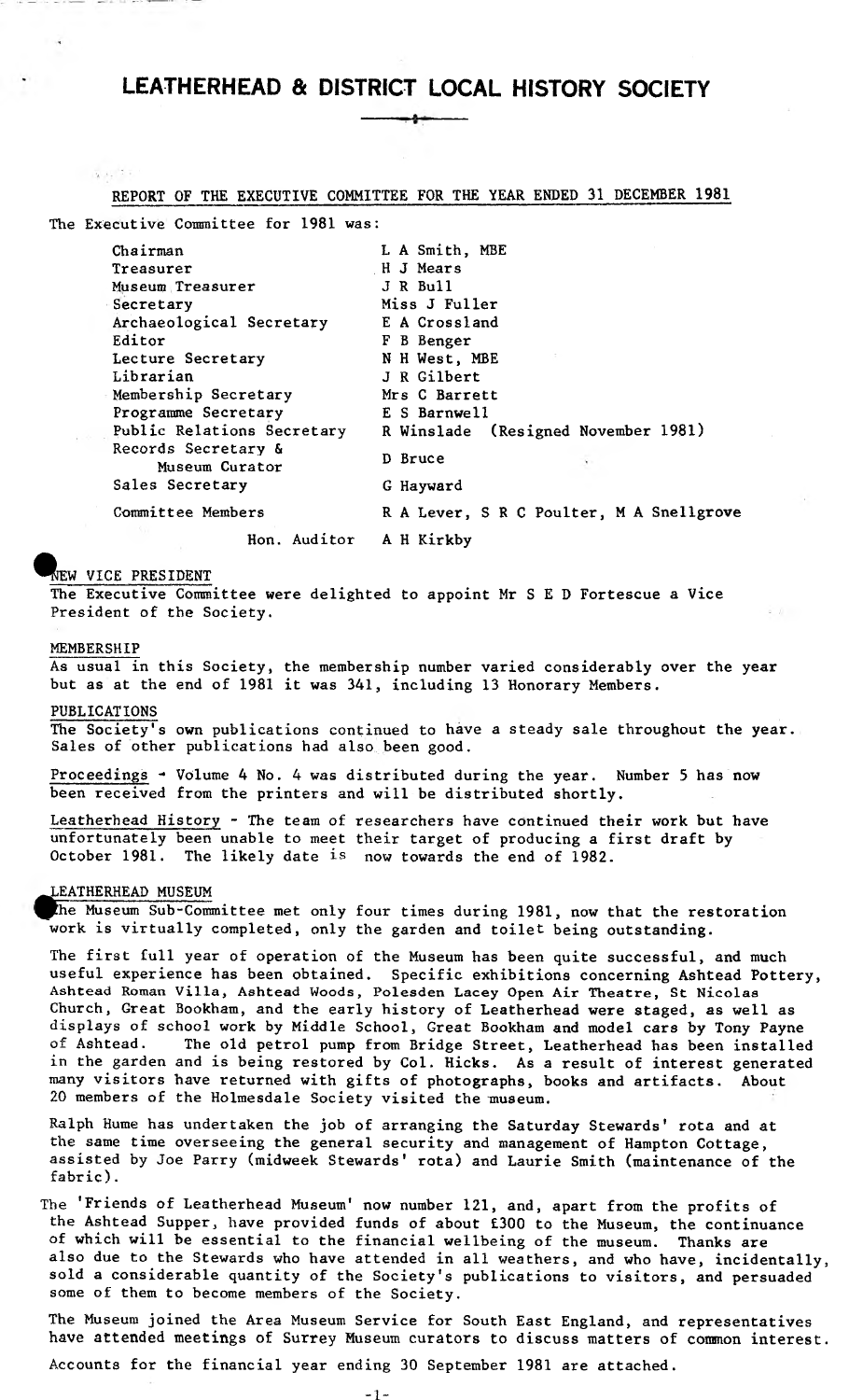#### THE SOCIETY'S RECORDS

These continue to grow, the museum stimulating many visitors to give interesting and useful items to the Society. One important acquisition was a collection of documents and photographs concerning the engineering firm of Venthams of Bridge Street, Leatherhead, dealing with their early coach and motor car building activities.

The Society has purchased many pieces of Ashtead Pottery and several specimens have also been given.

# LIBRARY

Most of the books in the Society's possession were moved into Hampton Cottage during the year, leaving only the most valuable books to be kept personally by the Librarian. The books are available for use by members by arrangements with the Librarian,

#### PROGRAMME

Throughout the year a very full programme of lectures and visits was arranged, catering for a wide span of interests. Particularly attractive and interesting was a day spent at Farnham and on the Basingstoke Canal, which is being slowly reclaimed by a group of enthusiasts. The Dallaway Lecture given by Lady Hanworth was well attended, and as always, the Christmas Miscellany claimed a full house.

#### PUBLIC RELATIONS

The Society participated in the 1981 Surrey Symposium at Dorking Halls, using the Ashtead Potter exhibition as its contribution. It also took part in the Bookham Village Day exhibition, showing its material concerning the Polesden Lacey Open Air Theatre,

A Lecture Secretary has been appointed to create a panel of speakers willing to give talks to local organisations, and to gather together a bank of slides for the use of such speakers. Mr West has been engaged on this task.

#### ARCHAEOLOGY

Another new appointment on the Committee during the year was that of Archaeological Secretary - Mr E A Crossland. He has spent much time excavating the garden and well of Hampton Cottage. Two trenches were dug in the garden in the summer of 1981 to examine the soil and the outside of the well. The information gained was small and will be given in a final report when the contents of the well have been examined. This will not be possible until the garden has been laid out and a windlass erected.

Mr Crossland has also been engaged on activities further afield. A small excavation in a garden at Givons Grove appears to indicate that there was an Iron Age settlement on the western boundary of the Cherkley Court Estate. Further work will be done in the New Year.

#### GRANTS

Unfortunately, due to the present economic climate, neither Mole Valley District Council nor Surrey County Council were in a position to give the Society a grant for 1981.

The Executive Committee would like to thank all members for their continued help, support and enthusiasm.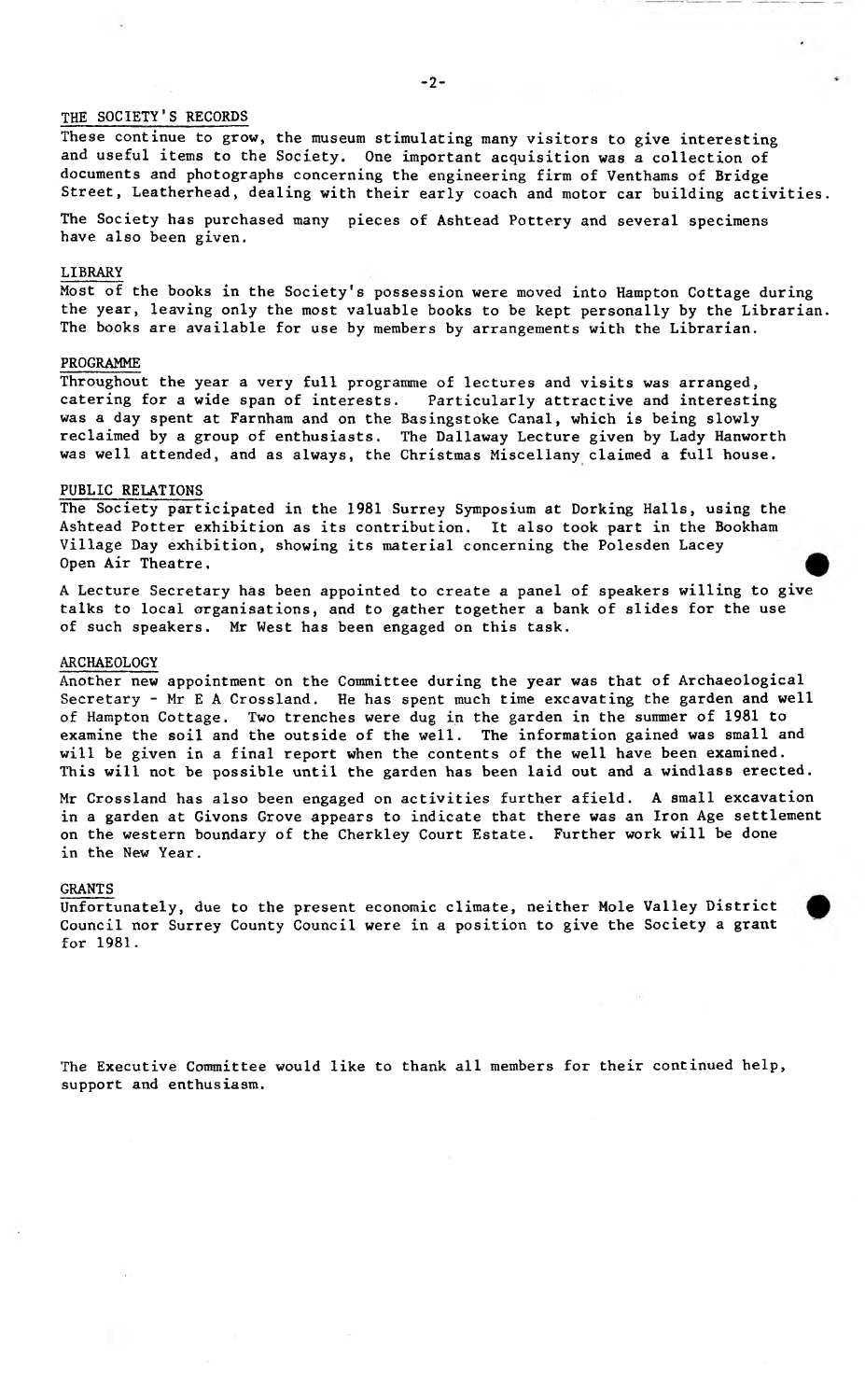# $\rightarrow$

----

|       | From the Hon. Treasurer:                                                                                                               | STATEMENT OF ACCOUNTS FOR 1981                                                                                                                                   |                                    |                              |            |
|-------|----------------------------------------------------------------------------------------------------------------------------------------|------------------------------------------------------------------------------------------------------------------------------------------------------------------|------------------------------------|------------------------------|------------|
|       |                                                                                                                                        |                                                                                                                                                                  | Previous Year<br>1980              | Year under<br>Report 1981    |            |
|       | <b>RECEIPTS</b>                                                                                                                        |                                                                                                                                                                  |                                    |                              |            |
|       | Subscriptions                                                                                                                          |                                                                                                                                                                  | $£769-75$                          | $£948 - 25$                  | <b>PTO</b> |
|       | Donations to Society                                                                                                                   |                                                                                                                                                                  | $176 - 96$                         | $227 - 44$                   |            |
|       | Grant from Mole Valley District Council                                                                                                |                                                                                                                                                                  | $50 - 00$                          |                              |            |
|       | Grant from Surrey County Council                                                                                                       |                                                                                                                                                                  | $25 - 00$                          |                              |            |
|       | Collection for Society at Dalloway Lecture                                                                                             |                                                                                                                                                                  | $23 - 23$                          | $49 - 19$                    |            |
|       | Profit on Refreshments                                                                                                                 |                                                                                                                                                                  | $12 - 18$                          | $12 - 25$                    |            |
|       | Donations etc received for Museum                                                                                                      |                                                                                                                                                                  | $38 - 00$                          | $75 - 00$                    |            |
|       | Sales of Ashtead History Book                                                                                                          |                                                                                                                                                                  | $389 - 35$                         | $297 - 08$                   |            |
|       | Sales of other Literature                                                                                                              |                                                                                                                                                                  | $145 - 99$                         | $153 - 59$                   |            |
|       | Profits from Visits                                                                                                                    |                                                                                                                                                                  | $22 - 10$                          | $130 - 25$                   |            |
|       | Lecture Fees donated by Members                                                                                                        |                                                                                                                                                                  | $8 - 00$                           | $10 - 00$                    |            |
|       | Interest on Lloyds Bank Deposit Account                                                                                                |                                                                                                                                                                  | $306 - 63$                         | $101 - 33$                   |            |
|       |                                                                                                                                        |                                                                                                                                                                  | $f1,967-19$                        | $E2,004-38$                  |            |
|       | <b>EXPENDITURE</b>                                                                                                                     |                                                                                                                                                                  |                                    |                              |            |
|       | Printing                                                                                                                               |                                                                                                                                                                  | $2,171-35$                         | $1,427-25$                   |            |
|       | Expenses of Administration                                                                                                             |                                                                                                                                                                  | $107 - 84$                         | $144 - 18$                   |            |
|       | Insurance Premium for Museum                                                                                                           |                                                                                                                                                                  | $6 - 66$                           |                              |            |
|       | General Disbursements                                                                                                                  |                                                                                                                                                                  | $139 - 67$                         | $155 - 36$                   |            |
|       | Transferred to Museum Fund                                                                                                             |                                                                                                                                                                  | $22 - 50$                          | $109 - 93$                   |            |
|       | Hire of Hall for Lectures                                                                                                              |                                                                                                                                                                  | 19-00                              | $22 - 50$                    |            |
|       |                                                                                                                                        | Part repayment Loan for Ashtead History Reprint                                                                                                                  | $350 - 00$                         | $350 - 00$                   |            |
|       | Subscriptions: Surrey Record Society                                                                                                   |                                                                                                                                                                  | $5 - 00$                           | $5 - 00$                     |            |
|       |                                                                                                                                        | Surrey Archaeological Society                                                                                                                                    | $7 - 50$                           | $7 - 50$                     |            |
|       |                                                                                                                                        | Surrey Local History Council                                                                                                                                     | $3 - 00$<br>$\sqrt{2,832-52}$      | $5 - 00$<br>$E2, 226 - 72$   |            |
|       | Excess of Expenditure over Income                                                                                                      |                                                                                                                                                                  | £865-33                            | $£222-34$                    |            |
|       | Bank Balance B/F at beginning of year                                                                                                  |                                                                                                                                                                  | £3,753-93                          | £2,888-60                    |            |
|       | Income & Receipts for year                                                                                                             |                                                                                                                                                                  | $1,967 - 19$                       | $2,004 - 38$                 |            |
|       |                                                                                                                                        |                                                                                                                                                                  | £5,721-12                          | $£4,892-98$                  |            |
|       | Expenditure for year                                                                                                                   |                                                                                                                                                                  | £2,832-52                          | $E2, 226 - 72$               |            |
|       | Balance at Banks at end of year C/F:                                                                                                   |                                                                                                                                                                  |                                    |                              |            |
|       | Lloyds Bank Current Account                                                                                                            |                                                                                                                                                                  | $714 - 24$                         | $466 - 26$                   |            |
|       | Lloyds Bank Deposit Account                                                                                                            |                                                                                                                                                                  | $2,174-36$                         |                              |            |
|       |                                                                                                                                        | National Savings Bank (Not including interest)                                                                                                                   | $\overline{5,721-12}$              | $2,200-00$<br>$E4, 892 - 98$ |            |
| Note: |                                                                                                                                        | The £2,200 C/F in the National Savings Bank comprises:                                                                                                           |                                    |                              |            |
|       |                                                                                                                                        |                                                                                                                                                                  |                                    |                              |            |
|       |                                                                                                                                        | Sheila Hind Publications Fund including part Interest<br>but deleting £440 drawn for printing Occasional                                                         |                                    |                              |            |
|       | Paper No.3                                                                                                                             |                                                                                                                                                                  |                                    | $E855 - 38$<br>$300 - 00$    |            |
|       |                                                                                                                                        | Balance of Loan owing on Ashtead History reprint<br>Society Funds (This figure includes the Interest from<br>Lloyds Deposit a/c but omits that earned on the new |                                    |                              |            |
|       | I certify that the above statement<br>is in accordance with the Books and<br>Records produced to me and is, in<br>my opinion, correct. | a/c since early June with the National Savings                                                                                                                   | Dated. $29^\text{a}$ fanceasy 1982 | $1,044-62$                   |            |

*SA* Kirkby

Honorary Auditor, 'Honorary Treasurer *ML\**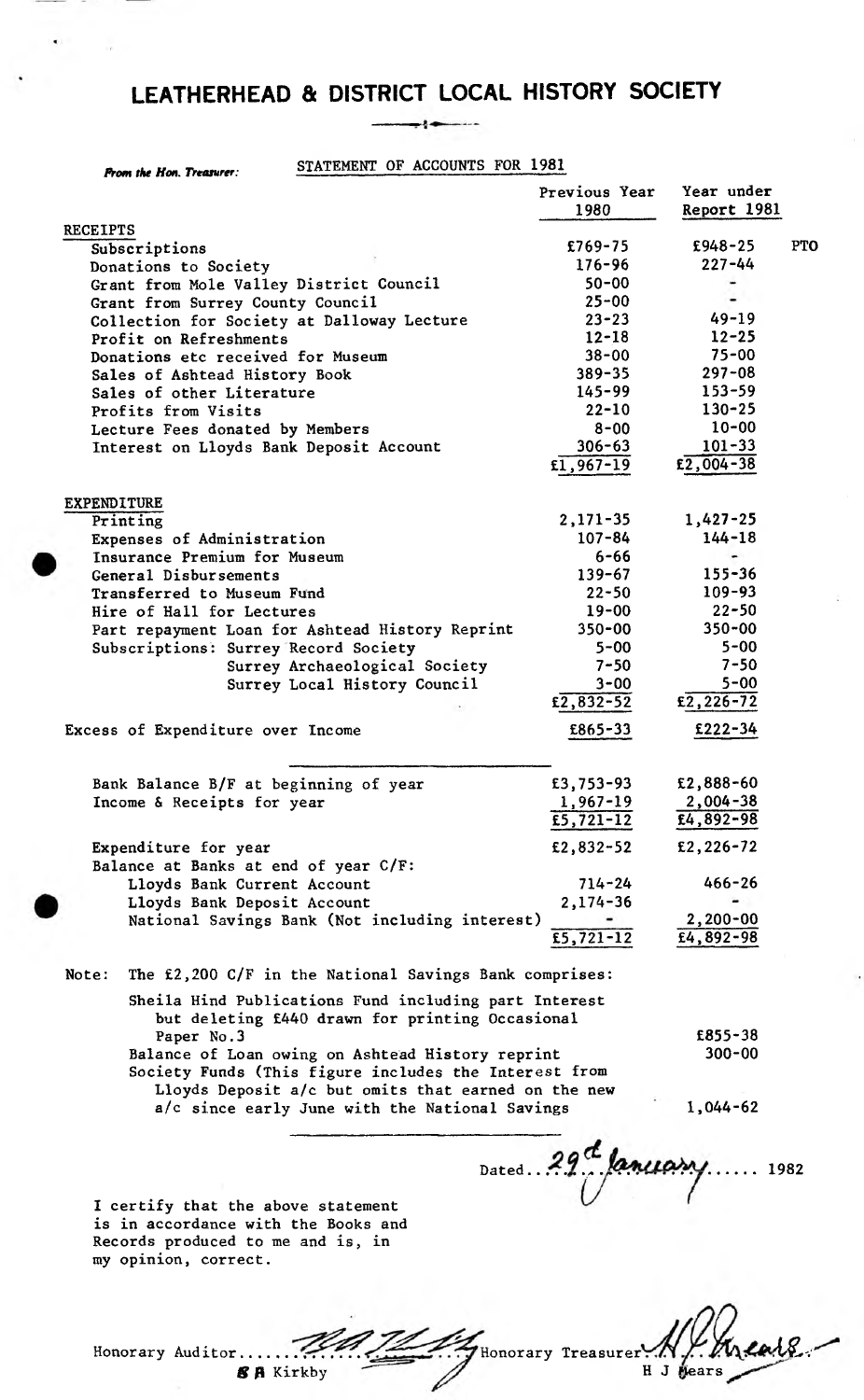# SUBSCRIPTIONS

Total received in the year 1981 comprised:

|      | Back payments for previous years |                  |  |                                   | $E8 - 00$            |  |
|------|----------------------------------|------------------|--|-----------------------------------|----------------------|--|
|      |                                  |                  |  | 1981 13 at very old rate of £1-25 | $16 - 25$            |  |
|      |                                  |                  |  | 1981 26 at old rate of $£2-00$    | $52 - 00$            |  |
| 1981 |                                  |                  |  | 254 at current rate of £3-00      | $762 - 00$           |  |
| 1982 |                                  | l at old rate of |  | $E2-00$                           | $2 - 00$             |  |
| 1982 |                                  |                  |  | 36 at current rate of £3-00       | $108 - 00$           |  |
|      |                                  |                  |  |                                   | $E\overline{948-25}$ |  |

The actual membership being:

2 paid £2-00 in 1980 in advance 33 paid £3-00 in 1980 in advance 13 paid £1-25 in 1981 27 paid £2-00 in 1981 253 paid £3-00 in 1981 13 Honorary Members 341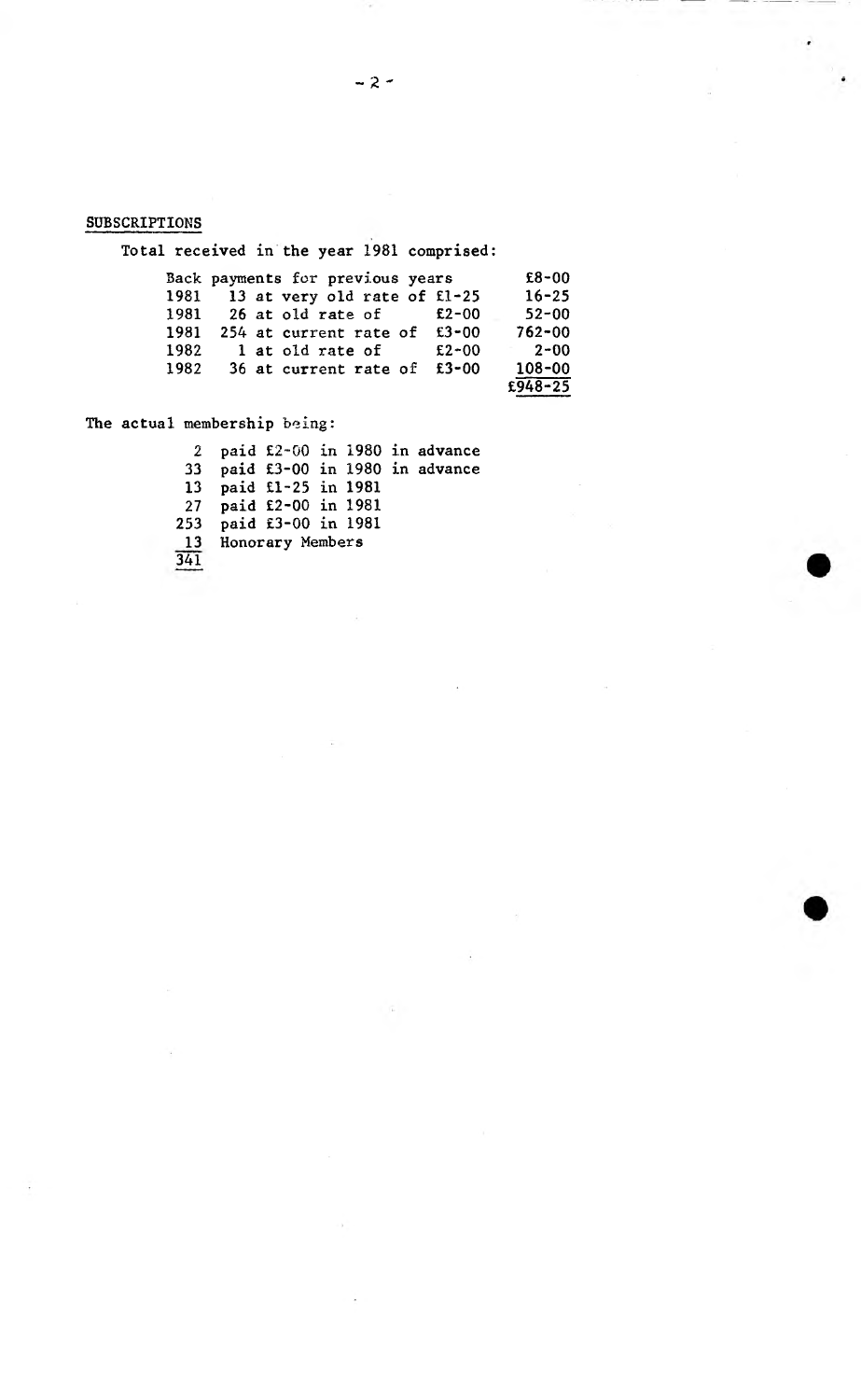# LEATHERHEAD MUSEUM

AND HERITAGE CENTRE TRUST

Reg. Charity No. 273978.

HAMPTON COTTAGE, 67, CHURCH STREET, LEATHERHEAO. SURREY.

Please reply to :-

# **ANNUAL ACCOUNTS AS AT 30 SEPTEMBER 1981**

| Income      |                                                                 | 1980       | <u> 1981 </u>             |  |
|-------------|-----------------------------------------------------------------|------------|---------------------------|--|
|             | Donations and certain money-raising projects                    | 1,252.61   | $453.88$ (a)              |  |
|             | Interest from Investments to meet Loan Repayment                | 298.57     | $350.19$ (b)              |  |
|             | Interest from Bank Deposit Account                              | 191.65     | 195.39                    |  |
|             | Friends of the Museum - Membership Fees, Donations              |            |                           |  |
|             | Gross Receipts  281.00<br>& Ashtead Supper.                     |            | 628.93                    |  |
|             |                                                                 | 2,023.83   | 1,628.39                  |  |
| Expenditure |                                                                 |            |                           |  |
|             | Administration - Publicity Expenses etc                         | 34.83      | 42.00                     |  |
|             | Services Expenses - Lighting, Heating, Insurance<br>Investments | 700.00     | $200.72$ (c)<br>500.00(d) |  |
|             | Repayment of Short-Term Loans                                   | 500.00     | $1,000.00$ (e)            |  |
|             | Renovation and Maintenance of Hampton Cottage                   |            |                           |  |
|             | Labour and materials                                            | 637.52     | 361.87                    |  |
|             | Costs incurred with Ashtead Supper Project                      | <b>NIL</b> | 250.00                    |  |
|             |                                                                 | 1,872.35   | 2,354.59                  |  |
|             | Bank Balance at beginning of year                               | 1,160.49   | 1,311.97                  |  |
|             | Excess of Income over Expenditure                               | 151.48     | <b>NIL</b>                |  |
|             | Excess of Expenditure over Income                               | <b>NIL</b> | 726.20                    |  |
|             | Bank Balance at end of year                                     | 1,311.97   | 585.77                    |  |
|             | Donations held by the History Society                           |            |                           |  |
|             | but not yet transferred                                         | 29.93      | <b>NIL</b>                |  |
|             | Net Surplus Funds                                               | 1,341.90   | 585.77                    |  |
|             |                                                                 |            |                           |  |

Auditors Report

I certify that I have made an examination of the books and records of the Trust and that the foregoing Statement is in accordance therewith and is,in my opinion, correct.

19th JL

Accountant & Auditor Great Bookham, Surrey

I declare that the foregoing Statement of Accounts is correct.

J.R.Bull

Treasurer of the Trust

Date: 14th November 1981